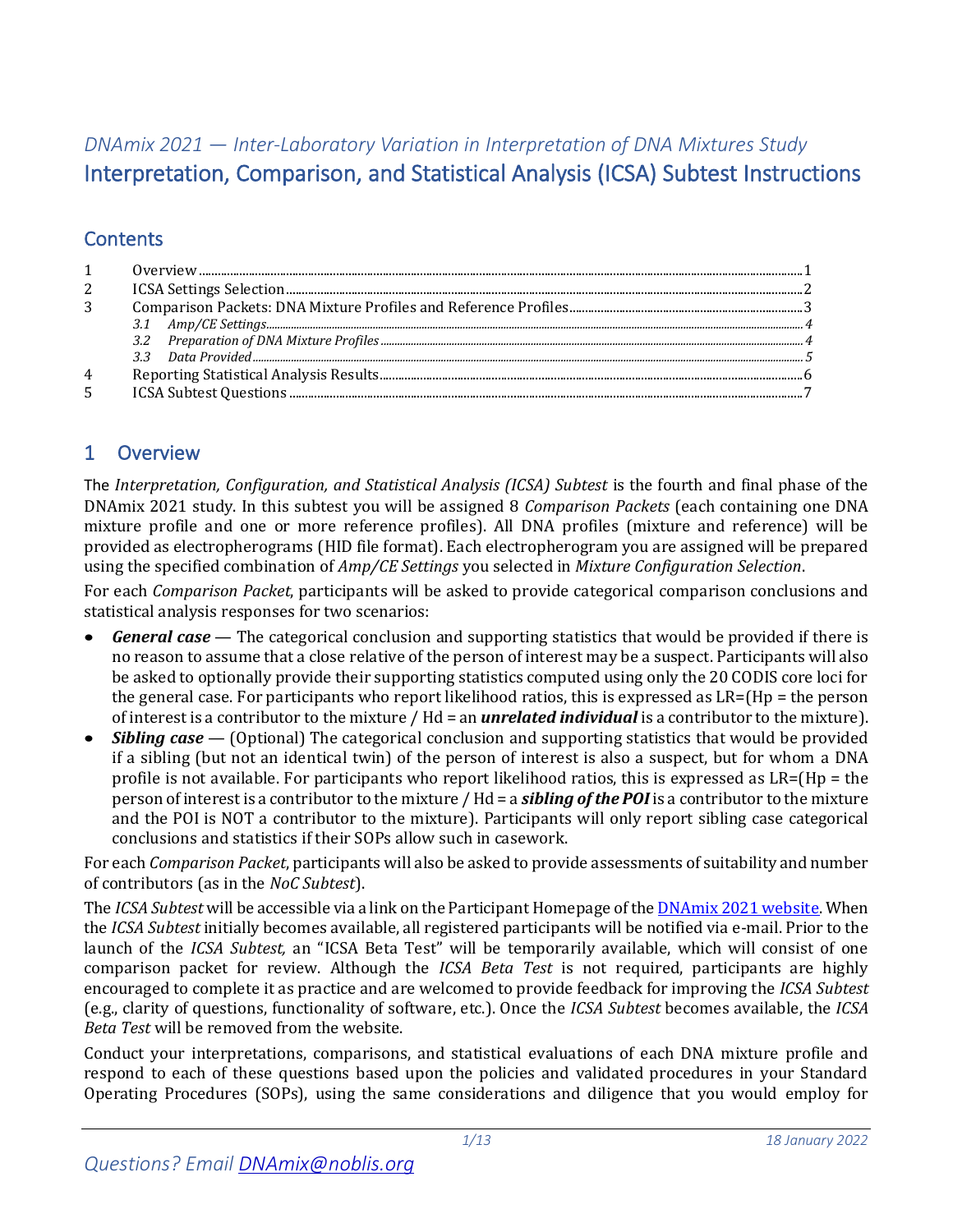operational casework samples. Your responses should go through technical review/quality assurance as specified by your laboratory's SOPs.

Please review the "[DNAmix2021](https://dnamix.edgeaws.noblis.org/DNAMix_Glossary.pdf) — Glossary" prior to beginning the *ICSA Subtest* for details about the acronyms and terminology as specifically used in this study.

Names of commercial manufacturers are included for the systems that are frequently used in laboratories; inclusion does not imply endorsement by the study team.

### <span id="page-1-0"></span>2 ICSA Settings Selection

In the *ICSA Subtest*, you will report your statistical responses for the population databases you use operationally, for each of the following populations:

- Black/African American
- White/Caucasian
- Combined Asian (or East Asian or Chinese)
- Combined Hispanic (or SW Hispanic or Mexican-American)
- Overall Combined

For example, if in your casework you use a Black/African American population database and a White/Caucasian population dataset (but do not use any of the others), you will report statistical responses using only those two tables.

Before you start the *ICSA Subtest*, you must indicate whether you use each type of population database and which specific databases you use in *ICSA Settings Selection*, which is a brief online questionnaire accessed from the DNAmix [2021 website.](https://dnamix.edgeaws.noblis.org/)

*ICSA Settings Selection* includes the following questions:

- 1. Please indicate which Black/African American population database you use in your casework, and will use in this study (also described as "Combined African American, Bahamian, and Jamaican" or "Black African/Caribbean"):
	- *1.a FBI STR Population Data: African American Allele Frequencies (includes African American, Bahamian, and Jamaican) (Expanded 2015 STR Allele Frequency Table)\**
	- *1.b NIST 1036 Revised AfAm (2017)†*
	- *1.c Other (Please specify: \_\_\_\_\_)*
	- *1.d We do not use a Black/African American population database*
	- 1.1 *[if you use a Black/African American population database]* Please specify the value of theta that you use for the Black/African American population database that you use in casework, and will use in this study (Note: negative values and values greater than 0.2 will be regarded as typographical errors):
- 2. Please indicate which White/Caucasian population database you use in your casework, and will use in this study:
	- *2.a FBI STR Population Data: Caucasian Allele Frequencies (Expanded 2015 STR Allele Frequency Table)*
	- *2.b NIST 1036 Revised Cauc (2017)*
	- *2.c Other (Please specify: \_\_\_\_\_)*
	- *2.d We do not use a White/Caucasian population database*

*[https://www.fsigenetics.com/cms/10.1016/j.fsigen.2016.07.022/attachment/bdb74544-07b8-4a23-ad28-](https://www.fsigenetics.com/cms/10.1016/j.fsigen.2016.07.022/attachment/bdb74544-07b8-4a23-ad28-46b3362de740/mmc1.xlsx) [46b3362de740/mmc1.xlsx\)](https://www.fsigenetics.com/cms/10.1016/j.fsigen.2016.07.022/attachment/bdb74544-07b8-4a23-ad28-46b3362de740/mmc1.xlsx).*

*<sup>\*</sup> Current (2015) FBI population databases can be found a[t https://www.fsigenetics.com/article/S1872-4973\(16\)30142-](https://www.fsigenetics.com/article/S1872-4973(16)30142-9/fulltext) [9/fulltext](https://www.fsigenetics.com/article/S1872-4973(16)30142-9/fulltext) (in the supplemental table*

*<sup>†</sup> Current (2017) NIST population databases can be found at<https://strbase.nist.gov/NISTpop.htm> .*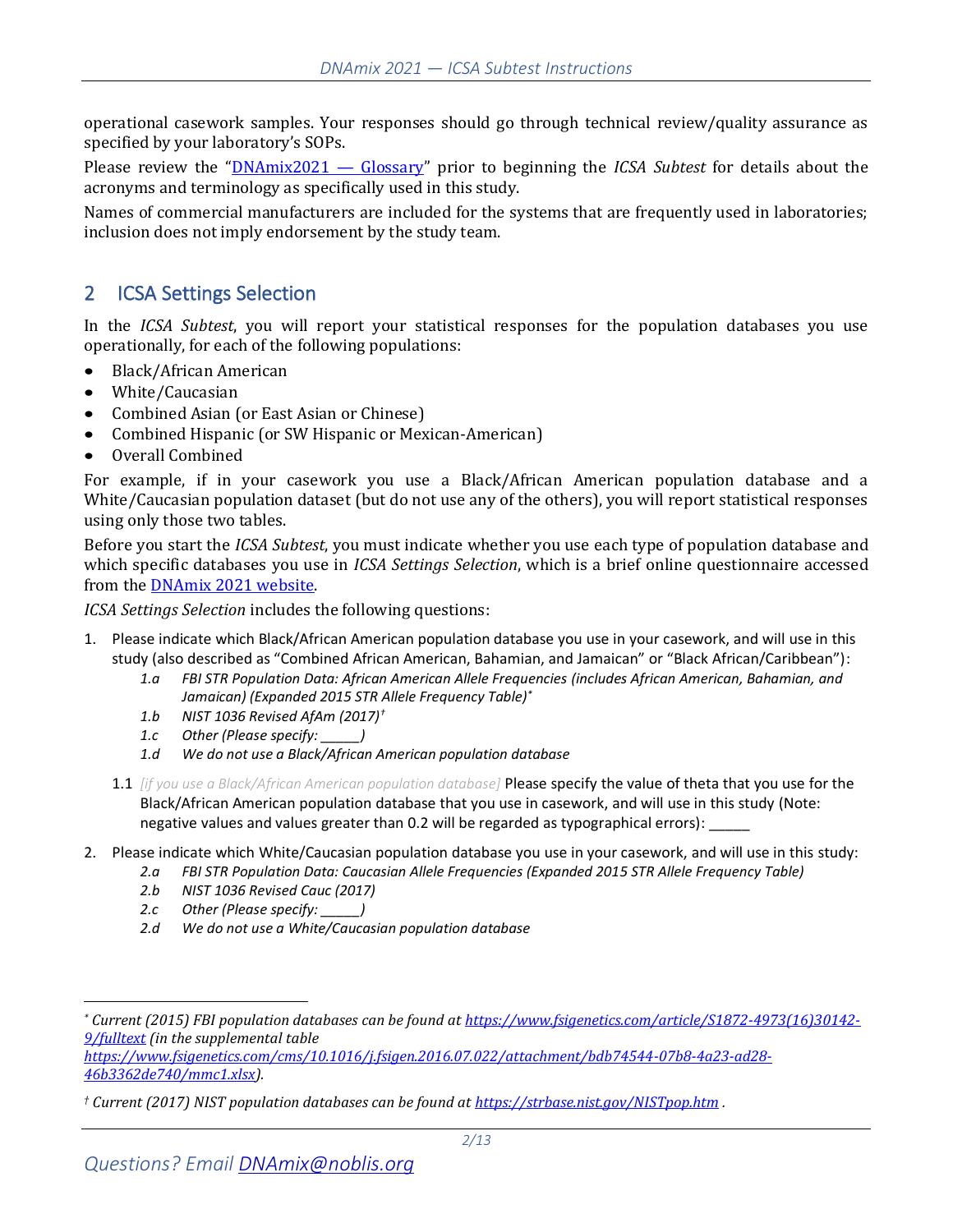- 2.1 *[if you use a White/Caucasian population database]* Please specify the value of theta that you use for the White/Caucasian population database that you use in casework, and will use in this study (Note: negative values and values greater than 0.2 will be regarded as typographical errors): \_
- 3. Please indicate which Combined Asian population database you use in your casework, and will use in this study. If you do not use a Combined Asian population database in casework, please indicate the East Asian or Chinese population database you use in your casework, and will use in this study (if applicable):
	- *3.a NIST 1036 Revised Asian (2017)*

 $\overline{\phantom{a}}$ 

- *3.b Other Combined Asian population database (Please specify: \_\_\_\_\_)*
- *3.c Other East Asian or Chinese population database (Please specify: \_\_\_\_\_)*
- *3.d We do not use a Combined Asian, East Asian, or Chinese population database*
- 3.1 *[if you use a Combined Asian/ East Asian/Chinese population database]* Please specify the value of theta that you use for the Combined Asian, East Asian, or Chinese population database that you use in casework, and will use in this study (Note: negative values and values greater than 0.2 will be regarded as typographical errors):
- 4. Please indicate which Combined Hispanic population database you use in your casework, and will use in this study. If you do not use a Combined Hispanic population database in casework, please indicate the Southwestern Hispanic or Mexican-American population database you use in your casework, and will use in this study (if applicable):
	- *4.a FBI STR Population Data: Southwest Hispanic Allele Frequencies (Expanded 2015 STR Allele Frequency Table)*
	- *4.b NIST 1036 Revised Hispanic (2017)*
	- *4.c Other Combined Hispanic population database (Please specify: \_\_\_\_\_)*
	- *4.d Other SW Hispanic or Mexican-American population database (Please specify: \_\_\_\_\_)*
	- *4.e We do not use a Combined Hispanic, SW Hispanic, or Mexican-American population database*
	- 4.1 *[if you use a Combined Hispanic/SW Hispanic/Mexican-American population database]* Please specify the value of theta that you use for the Combined Hispanic, SW Hispanic, or Mexican-American population database that you use in casework, and will use in this study (Note: negative values and values greater than 0.2 will be regarded as typographical errors):
- 5. Please indicate which Overall Combined population database you use in your casework, and will use in this study:
	- *5.a NIST 1036 Revised All (2017)*
	- *5.b Other (Please specify: \_\_\_\_\_)*
	- *5.c We do not use an Overall Combined population database*
	- 5.1 *[if you use an Overall Combined population database]* Please specify the value of theta that you use for the Overall Combined population database that you use in casework, and will use in this study (Note: negative values and values greater than 0.2 will be regarded as typographical errors):

## <span id="page-2-0"></span>3 Comparison Packets: DNA Mixture Profiles and Reference Profiles

In the *ICSA Subtest* you will be assigned a total of 8 *Comparison Packets*. Each *Comparison Packet* includes one DNA mixture profile, one or more reference profiles, positive and negative controls, and allelic ladders. No case information will be provided. All DNA mixture profiles and reference profiles are electropherograms, provided to participants as HID files.

Each *Comparison Packet* includes one of more reference profiles:

• All comparison packets include 1 reference profile designated as "person of interest" (POI), which for the purposes of this study indicates an individual whose contribution to the mixture is in question (such as an alleged perpetrator).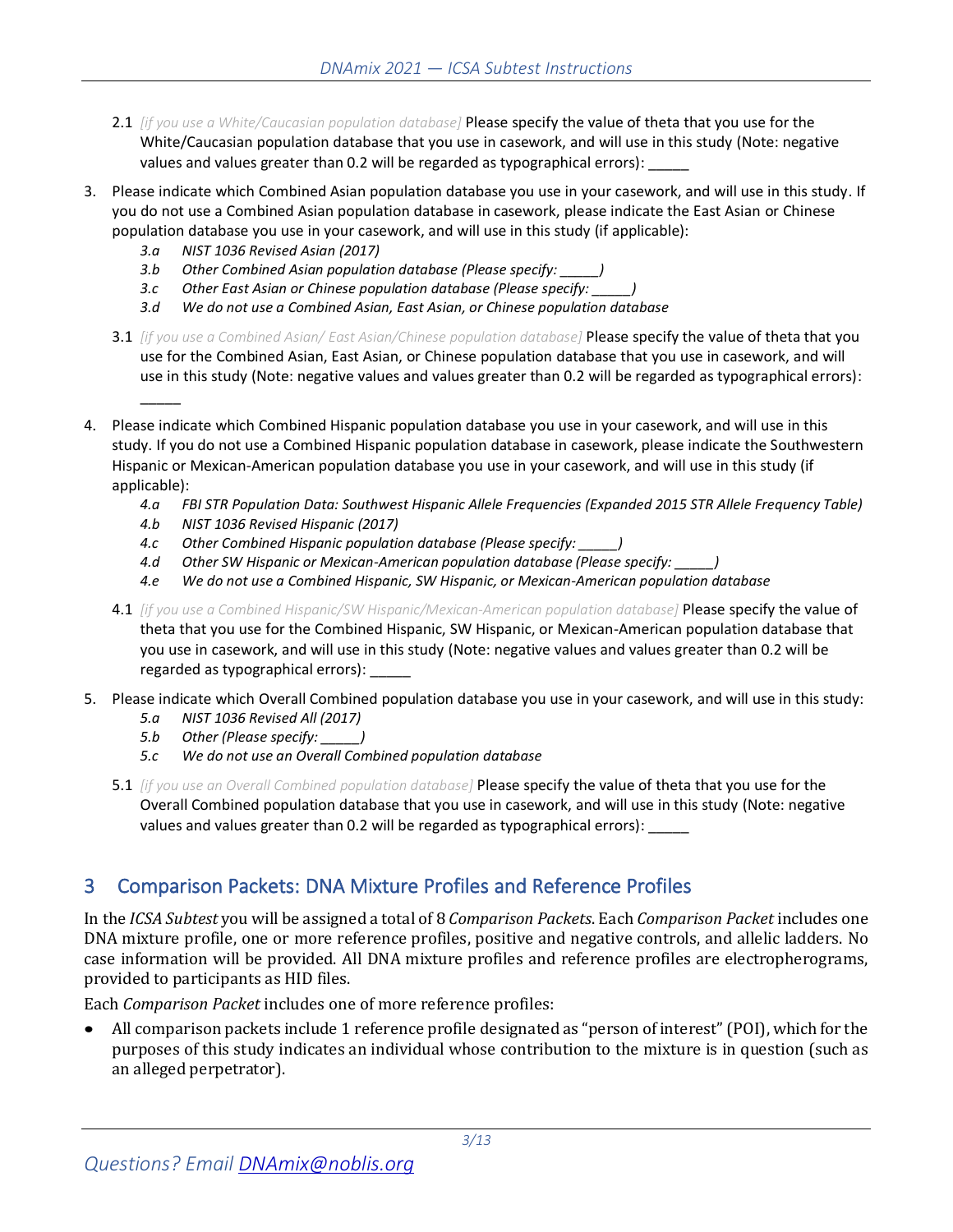- All comparison packets that are simulated sexual assault kits (SAKs) include 1 reference profile labeled "victim," which for the purposes of this study indicates the complainant in a sexual assault from whom simulated sexual assault kit samples are collected.
- Some comparison packets that are simulated SAKs may include 1 reference profile labeled "consensual partner," which for the purposes of this study indicates an individual known to have had consensual intimate contact with a victim of a sexual assault.
- Some non-SAK comparison packets may include 1 reference profile labeled "expected contributor," which for the purposes of this study indicates a known individual who is expected or assumed to be a contributor to a DNA mixture profile, such as the owner of an item or a member of a household.

You will have access to only one *Comparison Packet* at a time: to avoid the possibility of administrative errors or misunderstandings, you must submit your responses for a DNA mixture profile before downloading the next DNA mixture profile.

## <span id="page-3-0"></span>*3.1 Amp/CE Settings*

In order to represent the SOPs of as many participating laboratories as feasible, electropherograms were prepared using four combinations of "Amp/CE Settings" (which refers to a specific combination of amplification kit, amplification cycles, volume of amplification reaction, CE instrument, and injection time and voltage). The combinations of Amp/CE Settings that have been implemented were the four most commonly-used Amp/CE settings selected by registered participants, \* and use the following abbreviations:

- "6C29" Promega PowerPlex Fusion 6C, 29 amplification cycles, 25µL amplification volume, ABI 3500xl, 1.2kV, 24 seconds (equivalent to ABI 3500: 1.2kV, 15 seconds†)
- "GF28" Applied Biosystems GlobalFiler, 28 amplification cycles, 25µL amplification volume, ABI 3500xl, 1.2kV, 24 seconds (equivalent to ABI 3500: 1.2kV, 15 seconds)
- "GF29" Applied Biosystems GlobalFiler, 29 amplification cycles, 25µL amplification volume, ABI 3500xl, 1.2kV, 24 seconds (equivalent to ABI 3500: 1.2kV, 15 seconds)
- "ID28" Applied Biosystems AmpFLSTR Identifiler Plus, 28 amplification cycles, 15µL amplification volume, ABI 3500xl, 1.2kV, 12 seconds (equivalent to ABI 3500: 1.2kV, 7.5 seconds)

You will be assigned mixtures that were prepared using the Amp/CE setting option that you chose during *Mixture Configuration Selection*, prior to the *NoC Subtest*.

## <span id="page-3-1"></span>*3.2 Preparation of DNA Mixture Profiles*

The DNA used to create the mixture profiles for this study came from various sources, including buccal, blood, and tissue samples. There were no simulated/contrived profiles; all DNA profiles in this study are from real people. DNA samples were extracted prior to mixing.

Mixtures were quantified using ABI Quantifiler Trio on an ABI 7500 real-time PCR instrument. The mixture quantification results (including the total amount of DNA amplified, amount of male DNA, and degradation index) will be included with the mixtures in the *ICSA Subtest*.

Various volumes of DNA were pipetted into a single tube to make a large mixture stock. That stock was then aliquoted and amplified in each of the four amp kits (see "Amp/CE settings" above for amplification volumes and cycles). The ABI 9700 thermocycler was used for amplification, using the specific Amp/CE settings and other standard manufacturer recommended settings. The ABI 3500xl was used for capillary electrophoresis

*<sup>\*</sup> Registered participants were contacted by email and were given a deadline of 23 August 2021 to indicate preferences for Amp/CE settings.*

*<sup>†</sup> Based upon discussions with ThermoFisher, we are proceeding with the assumption that injection for X seconds on an ABI 3500@1.2kV can be considered equivalent to 1.6X seconds on an ABI 3500xl@1.2kV.*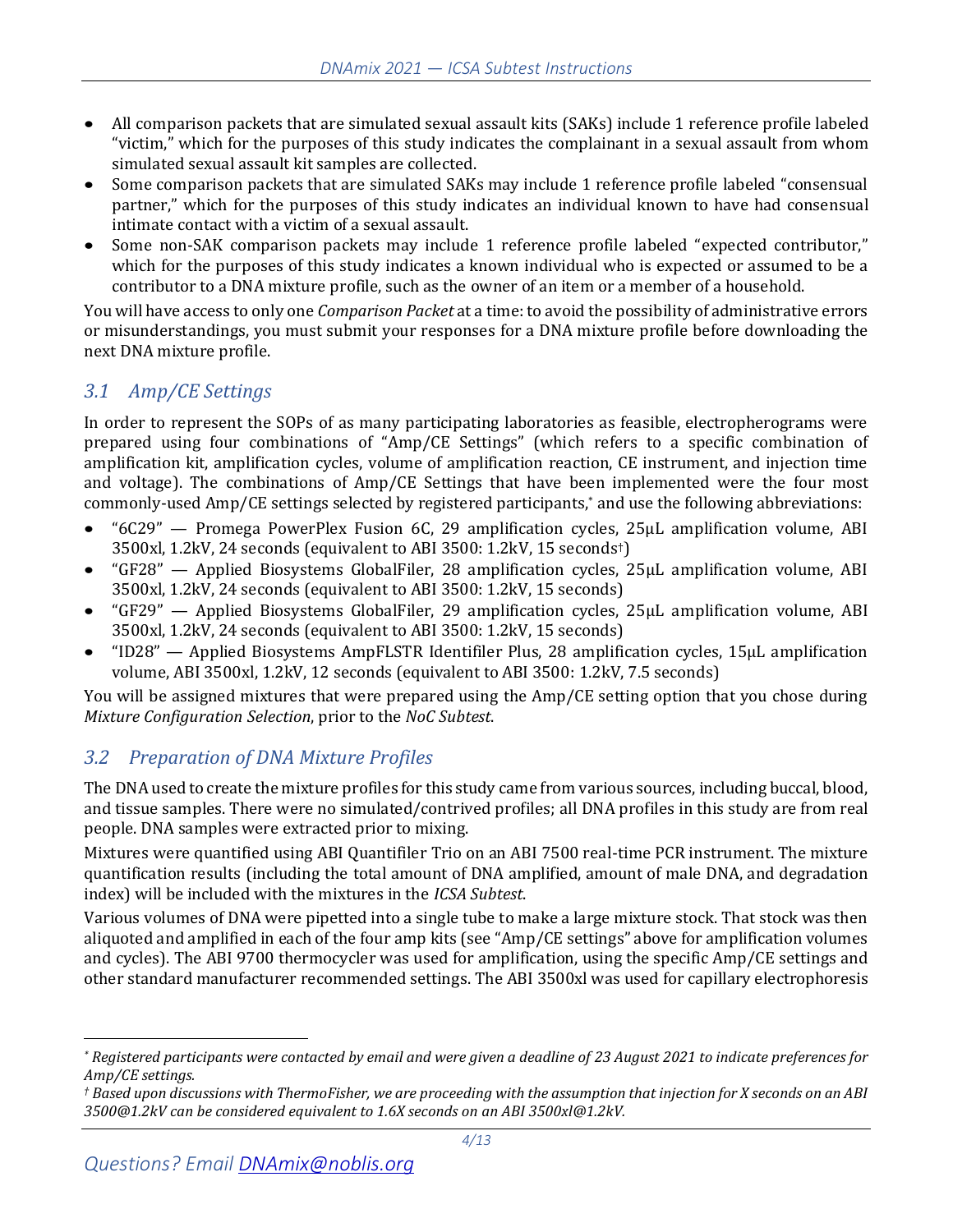(CE), using injection time and voltage settings specified in the Amp/CE Settings (see above); settings for run time, run voltage, capillary length, polymer type, etc. use the default settings specified for each amp kit.

GeneMapper (v1.5; incorporated into ABI 3500xl) was used to create HID files. We are not providing PDFs (images) of the electropherograms because creating such PDFs implements decisions regarding the analytical threshold (AT) value and the utilization of stutter filters, and we want all such decisions to be made by the participants.

Every effort was made with respect to quality assurance in creating these mixtures. Note that in some cases there may be artifacts (such as pull-up) present, as may be found in ordinary casework — please review the controls provided.

### <span id="page-4-0"></span>*3.3 Data Provided*

In the ICSA Subtest you will be assigned a total of 8 *Comparison Packets*. You will have access to only one *Comparison Packet* at a time: to avoid the possibility of administrative errors or misunderstandings, you must submit your responses for a DNA mixture profile before downloading the next DNA mixture profile.

Each *Comparison Packet* is numbered (ICSA\_001 through ICSA\_999, shown as "ICSA\_XXX" in the table below). Participants are not necessarily assigned the same packets, and the order of assignments varies among participants.

Each *Comparison Packet* is specific to the Amp/CE Settings previously selected by participants (shown as "YYYY" in the table below), using the abbreviations listed in *Sectio[n 3.1](#page-3-0) [\(Amp/CE Settings\)](#page-3-0)*[6C29, GF28, GF29, or ID28].

Each *Comparison Packet* includes 1 DNA mixture profile and 1 person of interest (POI) reference profile. *Comparison Packets* that are simulated sexual assault kits (SAKs) include 1 victim (VIC) reference profile, and may include 1 consensual partner (CON) reference profile. Non-SAK comparison packets may include 1 expected contributor (EXP) reference profile. Each mixture or reference profile includes positive and negative controls, and 2 allelic ladders.

Each *Comparison Packet* is contained in a Zip file, downloaded from the DNAmix 2021 website [\(https://dnamix.edgeaws.noblis.org/\)](https://dnamix.edgeaws.noblis.org/). The mixture and reference profiles are included in separate subdirectories as shown in the table below.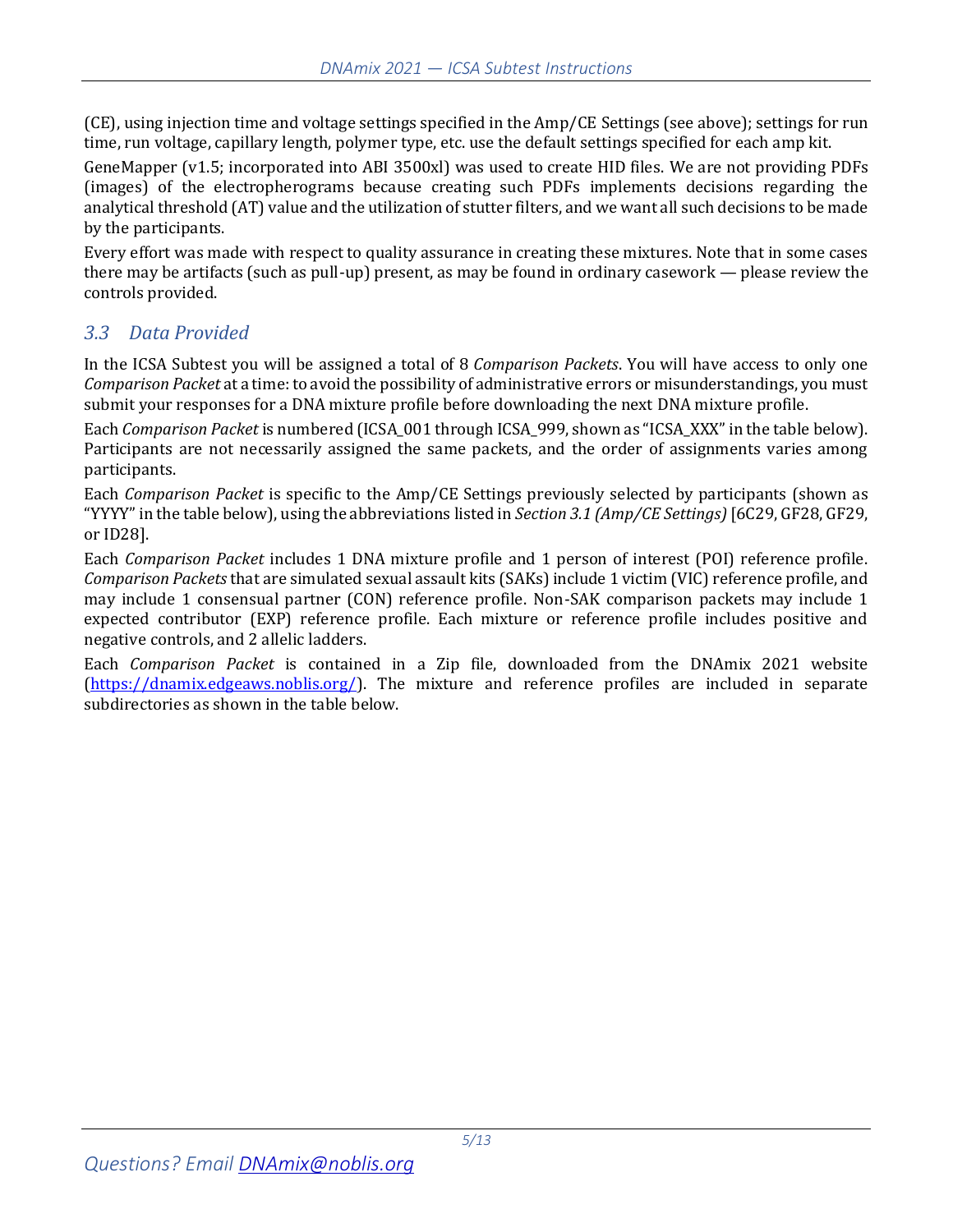|              | Subdirectory                                 | <b>Files</b>                      |                                                     |
|--------------|----------------------------------------------|-----------------------------------|-----------------------------------------------------|
| All packets  |                                              | ICSA XXX YYYY Mixture.HID         | DNA mixture profile                                 |
|              | ICSA XXX YYYY/Mixture/<br>ICSA XXX YYYY/POI/ | ICSA XXX YYYY Ladder1-Mixture.HID |                                                     |
|              |                                              | ICSA XXX YYYY Ladder2-Mixture.HID | Controls for DNA mixture profile                    |
|              |                                              | ICSA XXX YYYY NEG-Mixture.HID     |                                                     |
|              |                                              | ICSA XXX YYYY POS-Mixture.HID     |                                                     |
|              |                                              | ICSA XXX YYYY POI.HID             | Person of interest (POI) reference profile          |
|              |                                              | ICSA XXX YYYY Ladder1-POI.HID     |                                                     |
|              |                                              | ICSA XXX YYYY Ladder2-POI.HID     |                                                     |
|              |                                              | ICSA XXX YYYY NEG-POI.HID         | Controls for POI reference profile                  |
|              |                                              | ICSA XXX YYYY POS-POI.HID         |                                                     |
|              | ICSA XXX YYYY/VIC/                           | ICSA XXX YYYY VIC.HID             | Victim (VIC) reference profile                      |
|              |                                              | ICSA XXX YYYY Ladder1-VIC.HID     | Controls for VIC reference profile                  |
|              |                                              | ICSA XXX YYYY Ladder2-VIC.HID     |                                                     |
|              |                                              | ICSA XXX YYYY NEG-VIC.HID         |                                                     |
|              |                                              | ICSA XXX YYYY POS-VIC.HID         |                                                     |
|              |                                              | ICSA XXX YYYY CON.HID             | Consensual partner (CON) reference profile          |
|              | ICSA XXX YYYY/CON/                           | ICSA XXX YYYY Ladder1-CON.HID     |                                                     |
|              |                                              | ICSA XXX YYYY Ladder2-CON.HID     | Controls for CON reference profile                  |
| Some packets |                                              | ICSA XXX YYYY NEG-CON.HID         |                                                     |
|              |                                              | ICSA XXX YYYY POS-CON.HID         |                                                     |
|              | ICSA XXX YYYY/EXP/                           | ICSA XXX YYYY EXP.HID             | <b>Expected contributor (EXP) reference profile</b> |
|              |                                              | ICSA XXX YYYY Ladder1-EXP.HID     |                                                     |
|              |                                              | ICSA XXX YYYY Ladder2-EXP.HID     | Controls for EXP reference profile                  |
|              |                                              | ICSA XXX YYYY NEG-EXP.HID         |                                                     |
|              |                                              | ICSA XXX YYYY POS-EXP.HID         |                                                     |

In some *Comparison Packets*, the positive or negative controls were re-injected, in which case they are in a subdirectory (named POS or NEG) with the associated ladders.

# <span id="page-5-0"></span>4 Reporting Statistical Analysis Results

To ensure there is no ambiguity in the reported results, all statistical values shall be reported using scientific notation, using the format X.XXE+YY or X.XXE-YY.

- X.XX represents the statistical value, using three significant digits
- E represents an exponential constant of 10
- $+/-$  represent the direction of the resulting exponent (i.e., positive for statistical values  $\geq 1$  and negative for statistical values  $< 1$ )
- YY represents the value of the resulting exponent, using two significant digits (e.g., 06 for an LR of 1,000,000)

Specific statistical values shall be reported as follows:

- For likelihood ratio (LR), report the result of the ratio (i.e., compute  $H_p/H_d$  and report the resulting value). For example, an LR of 1 million shall be reported as 1.00E+06. An LR of 1 shall be reported as 1.00E+00.
- For random match probability (RMP) and modified RMP (mRMP), report X (the "denominator") from the 1 in X result format. In other words, an RMP of 1 in 1 million shall be reported as 1.00E**+**06 (i.e., using a positive exponent).
- For combined probability of inclusion (CPI) and combined probability of exclusion (CPE), report X (the "denominator") from the 1 in X result format. In other words, a CPI of 1 in 1 million shall be reported as 1.00E**+**06 (i.e., using a positive exponent). Do not report the raw probability: a 0.000001% probability of inclusion should be transformed to 1 in 1 million and reported as 1.00E+06.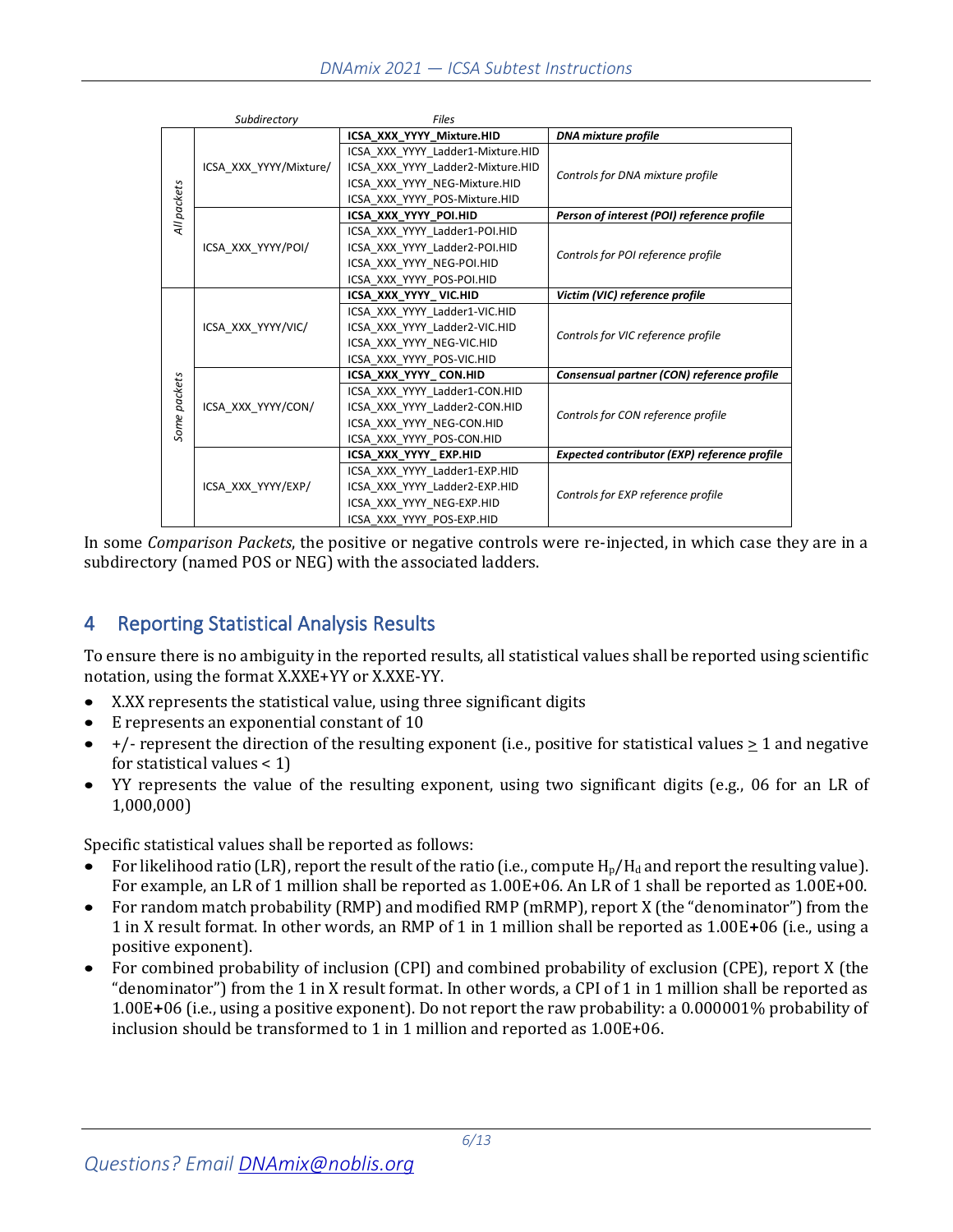### <span id="page-6-0"></span>5 ICSA Subtest Questions

On the *[DNAmix 2021 website](https://dnamix.edgeaws.noblis.org/)*, you will be asked to answer the following questions for *each* of the 8 comparison packets that you are assigned in the *ICSA Subtest*. The *ICSA Subtest* is completed online; this information is provided here as a reference.

As a quality assurance measure, the website will display an image of the electropherogram for the first several loci in the DNA mixture profile for the assigned *Comparison Packet*. Please ensure that you are submitting your responses for the given mixture profile.

*After downloading the packet, we recommend clicking HOME in the main menu bar (at the top of the DNAmix webpage) and returning to the ICSA Subtest screen only when you are ready to enter your responses. (Some users have timeout issues if this window is left open.)*

*For each comparison packet assessed in the ICSA Subtest, you will be asked to review and confirm your responses prior to submission. After submission, your responses are considered final and cannot be changed.*

#### *Packet Assignment Details*

1. Please re-enter the Participant ID shown at the top of the page (Dxxxx):

*Note: this information will be used for quality assurance purposes only. The Participant ID (a 5 character alpha-numeric string starting with D) is located at the top right of the Interpretation, Comparison, and Statistical Analysis (ICSA) Page (right about the electropherogram preview image).*

2. Please double-check the Comparison Packet number: verify that the number of the HID mixture file and any reference files you are assessing is the same as shown at the top of this page. Please enter that Comparison Packet number here (for example, in the ICSA Beta Test, you would enter 999):

*The Comparison Packet number is located in the filename, in the electropherogram preview image (located at the top of the ICSA Subtest page of the DNAmix 2021 website), and embedded within the electropherogram data. You do not need to enter the "ICSA\_" portion; please only enter the three digit Comparison Packet number.*

2.1 Please indicate which (if any) reference profiles other than the POI are included in this *Comparison Packet* (check all that apply; leave blank if none):

*Comparison packets that include a victim reference profile are simulated SAK packets; these may also include a consensual partner reference profile.* 

<span id="page-6-2"></span><span id="page-6-1"></span>*Non-SAK packets may include an expected contributor reference profile.*

- *2.1-a Victim (VIC)*
- *2.1-b Consensual partner (CON)*
- *2.1-c Expected contributor (EXP)*

#### <span id="page-6-3"></span>*Suitability and Number of Contributors*

Questions 3-13 from the *Number of Contributors (NoC) Subtest* will be repeated exactly here, with the addition of Question 9.2 below. Please refer to the *NoC Subtest Instructions* for details about how to respond to each question.

The *ICSA Subtest* includes the following additional question, which is not in the *NOC Subtest*:

9.2 *[if indicated a range or minimum NoC]* (Given that you would report a range or minimum number of contributors) What NoC value did you use as a basis for your conclusions/analyses reported for this Comparison Packet regarding the person of interest (POI) as a potential contributor to the mixture sample?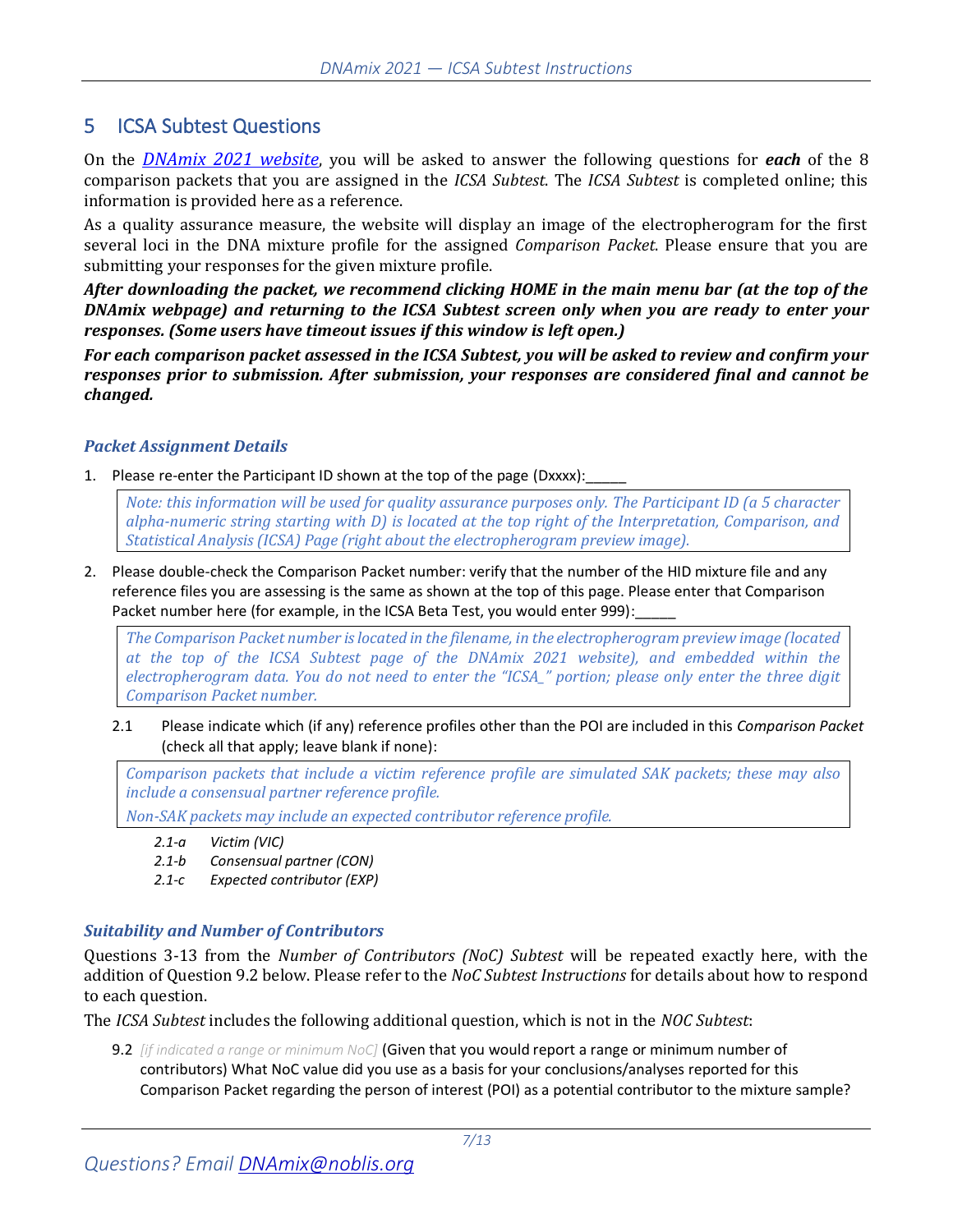*In other words, when conducting your comparisons and statistical analyses for this Comparison Packet what value did you assume for number of contributors to the mixture sample? Please report all statistical analyses in [Q18,](#page-8-0) [19,](#page-9-0) an[d 22](#page-10-0) below (if applicable) based upon your response to this question.*

| $9.2 - a$ | 1 contributor                                                                                          |
|-----------|--------------------------------------------------------------------------------------------------------|
| $9.2 - b$ | 2 contributors                                                                                         |
| $9.2 - c$ | 3 contributors                                                                                         |
| $9.2-d$   | 4 contributors                                                                                         |
| $9.2 - e$ | 5 contributors                                                                                         |
| $9.2-f$   | 6 contributors                                                                                         |
| $9.2 - a$ | 7 contributors                                                                                         |
| $9.2-h$   | 8 contributors                                                                                         |
| $9.2 - i$ | I based analyses with respect to the POI on a range of number of contributors (not a single NoC value) |
|           |                                                                                                        |

Note: You will only move on to the Comparison and Statistical Analysis questions below if you indicate that the DNA mixture sample is suitable for comparison and/or statistical analysis.

#### *Comparison Conclusion — General Case*

14. What is your conclusion regarding the person of interest (POI) as a potential contributor to the mixture sample?

*In other words, did you determine that the POI can be included or excluded as a potential contributor to this DNA mixture profile? Alternatively, were you unable to include or exclude the POI as a potential contributor, thus yielding an inconclusive determination? If your laboratory SOPs do not permit you to report categorical conclusions, please indicate as such.*

- *14.a Included— the POI is considered a possible contributor (also known as consistent with, support for inclusion, cannot be excluded/eliminated)*
- *14.b Inconclusive— the POI can neither be included nor excluded as a potential contributor (also known as uninformative)*
- *14.c Excluded— the POI is NOT a possible contributor (also known as eliminated, support for exclusion)*
- *14.d We do not use categorical conclusions*
- 15. Was your conclusion regarding the POI as a potential contributor to the mixture based upon manual comparison, statistical analysis, or both?

*In other words, how did you conduct your interpretation, comparison, and/or statistical analysis of THIS mixture sample with respect to the POI? If you did not compute any statistics and reported your conclusion based solely upon a review of the electropherograms (e.g., comparison of alleles, evaluation of peak heights, consideration of stutter or other artifacts, etc.), indicate manual comparison only. If you did not review/compare the electropherograms manually prior to computing a statistic (either manually or using a software tool), indicate statistical analysis only. If you manually reviewed/compared the electropherograms and computed a statistical value, indicate both.*

- *15.a Manual comparison only* [Go to Additional Comments]
- *15.b Statistical analysis only*
- *15.c Both manual comparison and statistical analysis*

#### *Statistical Analysis — General Case*

<span id="page-7-0"></span>16. What type of statistical values are you reporting for this comparison packet?

*In other words, please indicate which statistic you computed with respect to the POI in THIS comparison packet. You are permitted to use different statistics on different comparison packets; however, the same type of statistic must be used within a comparison packet.*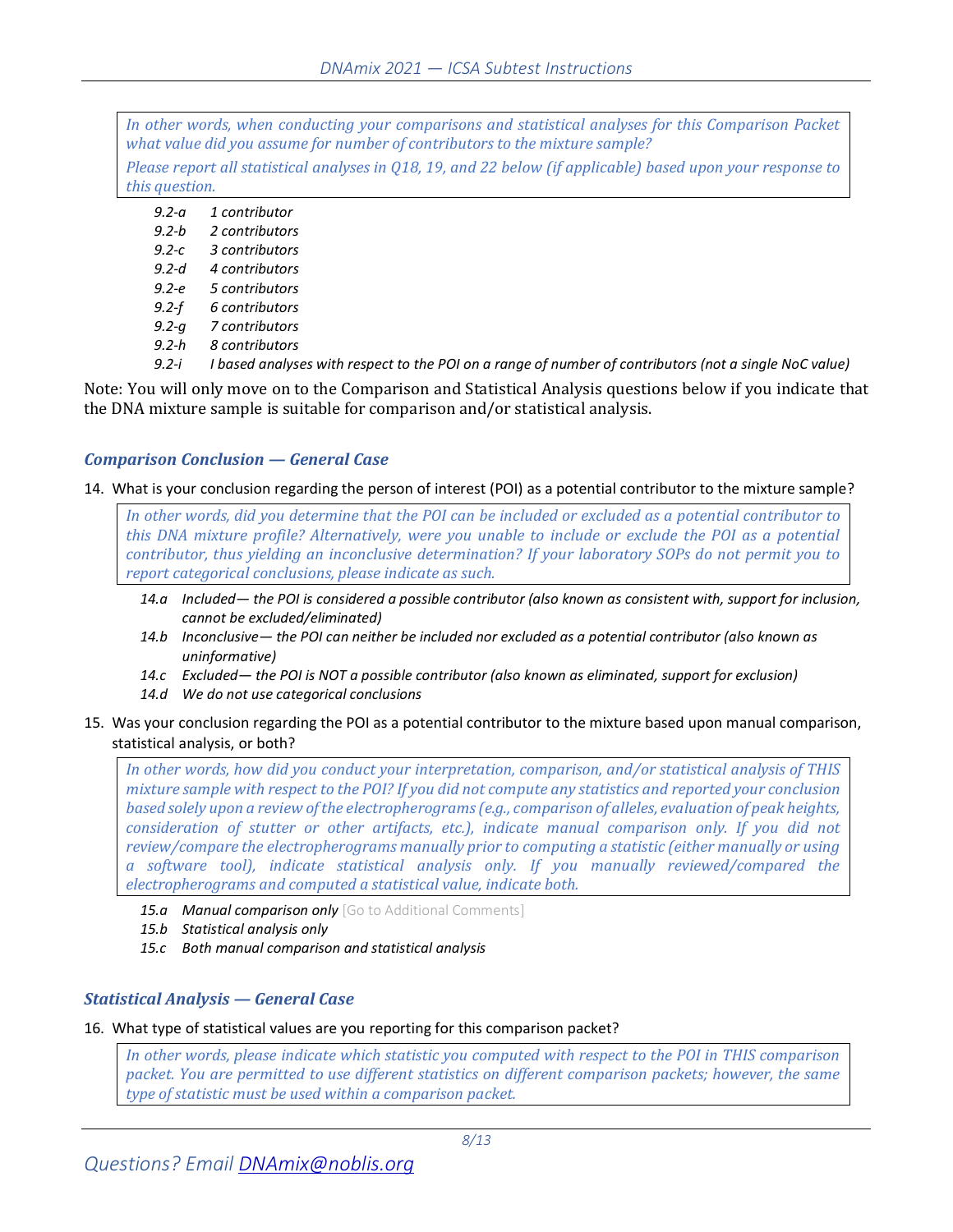- *16.a Continuous likelihood ratio (LR)*
- *16.b Semi-continuous LR*
- *16.c Binary LR*
- *16.d Combined probability of inclusion (CPI)*
- *16.e Combined probability of exclusion (CPE)*
- *16.f Random match probability (RMP)*
- *16.g Modified RMP (mRMP)*

#### 17. What software was used to calculate the statistical values you are reporting for this comparison packet?

*In other words, please indicate which software you used to compute your statistics with respect to the POI in THIS comparison packet. You are permitted to use different software (or to use manual computation/inhouse workbooks) on different comparison packets; however, the same software tool must be used to compute all statistics within a comparison packet.*

- *17.a I did my calculations manually, or used an in-house software or in-house workbook*
- *17.b Armed Xpert*
- *17.c CEESIt*
- *17.d DNA View Mixture Solution*
- *17.e EuroForMix*
- *17.f LabRetriever*
- *17.g likeLTD*
- *17.h LRmix/LRmix Studio*
- *17.i PopStats*
- *17.j Soft Genetics MaSTR*
- *17.k STRmix*
- *17.l TrueAllele*
- <span id="page-8-0"></span>18. Statistical responses (General case). Please enter the result of your statistical analysis regarding the POI as a contributor to the mixture, for each of the following population databases.

*Report your statistics using the type of statistics you indicated in Question [16,](#page-7-0) computed using the population database and theta you indicated in ICSA Settings Selection. If you do not use a given type of population database the corresponding question will be disabled.*

*Report statistical values in scientific notation, using the format X.XXE+YY or X.XXE-YY. \**

*For likelihood ratios, use the following generalized propositions, assuming unrelated contributors: Hp = the POI is a contributor to the mixture; Hd = the POI is NOT a contributor to the mixture.*

*For LR values, report the point estimate of the computed LR (i.e., not an interval/range, a unified statistic, varNOC, stratified statistic, etc.)*

- 18.1 *[if Black/African American DB]* Statistical value regarding the POI as a contributor to the mixture (Black/African American population database): \_\_\_\_\_
- 18.2 *[if White/Caucasian DB]* Statistical value regarding the POI as a contributor to the mixture (White/Caucasian population database): \_\_\_\_\_
- 18.3 *[if Combined Asian/ East Asian/Chinese DB]* Statistical value regarding the POI as a contributor to the mixture (Combined Asian/East Asian/Chinese population database): \_\_\_\_\_
- 18.4 *[if Combined Hispanic/SW Hispanic/Mexican-American DB]* Statistical value regarding the POI as a contributor to the mixture (Combined Hispanic/SW Hispanic/Mexican-American population database):
- 18.5 *[if Overall Combined DB]* Statistical value regarding the POI as a contributor to the mixture (Overall Combined population database): \_\_\_\_\_

*<sup>\*</sup> Scientific notation format is detailed in Section [4.](#page-5-0)*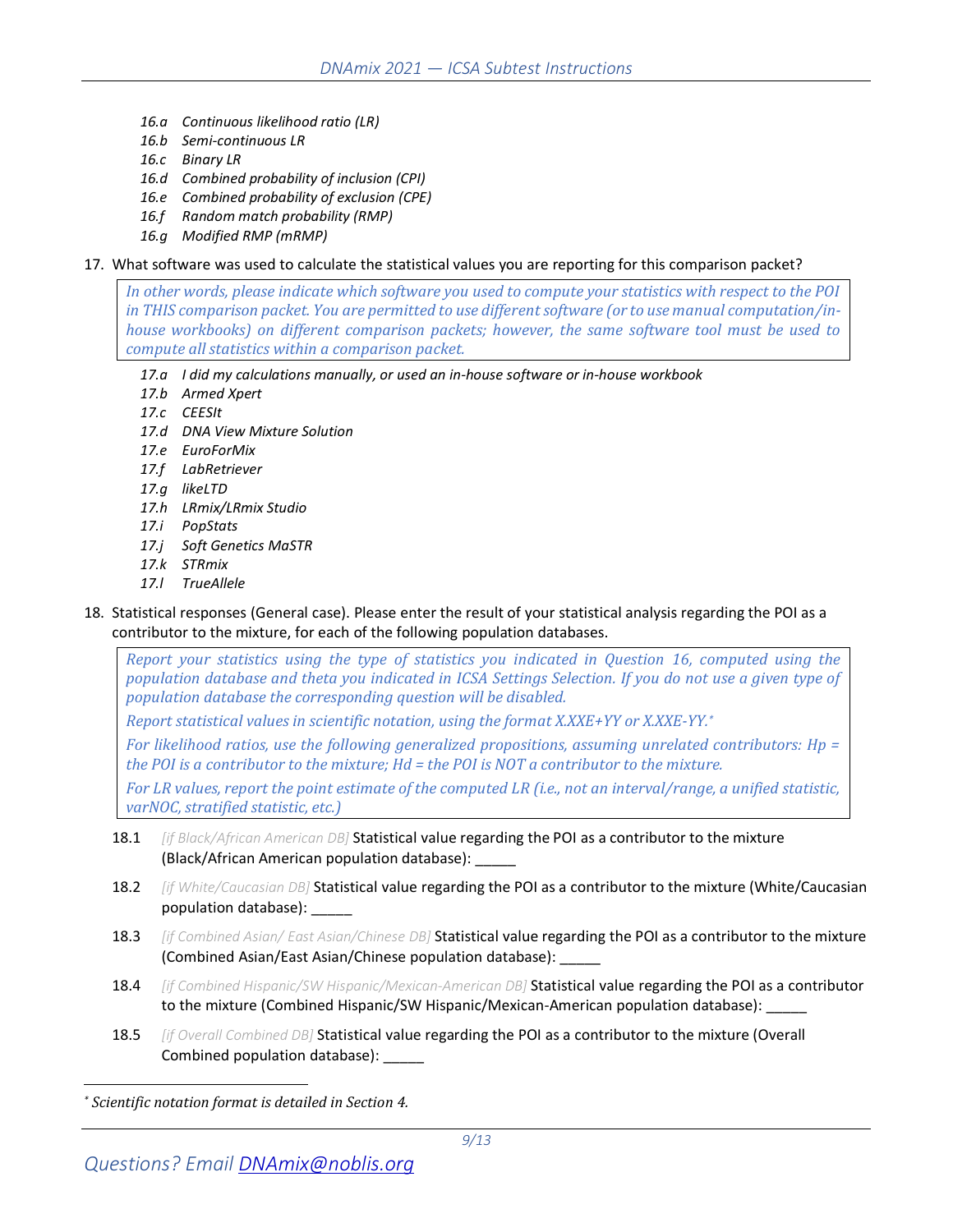<span id="page-9-0"></span>19. *[if Amp/CE Setting Selection is 6C29, GF28, or GF29]* Statistical responses (General case—CODIS core loci\* ). Please enter the result of your statistical analysis regarding the POI as a contributor to the mixture, for each of the following population databases, computed using only the 20 CODIS core loci. (Note: this question is optional)

*Report your statistics using the type of statistics you indicated in Question [16,](#page-7-0) computed using the population database and theta you indicated in ICSA Settings Selection; use ONLY the 20 CODIS core loci in your computations. If you do not use a given type of population database the corresponding question will be disabled.*

*Report statistical values in scientific notation, using the format X.XXE+YY or X.XXE-YY.*

*For likelihood ratios, use the following generalized propositions, assuming unrelated contributors: Hp = the POI is a contributor to the mixture; Hd = the POI is NOT a contributor to the mixture.*

*For LR values, report the point estimate of the computed LR (i.e., not an interval/range, a unified statistic, varNOC, stratified statistic, etc.)*

- 19.1 *[if Black/African American DB]* Statistical value regarding the POI as a contributor to the mixture based upon the 20 CODIS core loci (Black/African American population database):
- 19.2 *[if White/Caucasian DB]* Statistical value regarding the POI as a contributor to the mixture based upon the 20 CODIS core loci (White/Caucasian population database):
- 19.3 *[if Combined Asian/ East Asian/Chinese DB]* Statistical value regarding the POI as a contributor to the mixture based upon the 20 CODIS core loci (Combined Asian/East Asian/Chinese population database):
- 19.4 *[if Combined Hispanic/SW Hispanic/Mexican-American DB]* Statistical value regarding the POI as a contributor to the mixture based upon the 20 CODIS core loci (Combined Hispanic/SW Hispanic/Mexican-American population database):
- 19.5 *[if Overall Combined DB]* Statistical value regarding the POI as a contributor to the mixture based upon the 20 CODIS core loci (Overall Combined population database):

### *Comparison Conclusion — Sibling Case*

20. In your casework, would you report a conclusion and/or statistics regarding the POI if a sibling (not an identical twin) of the POI is also a suspect, but for whom no DNA profile is available?

*In other words, if a POI claims his sibling was the culprit but that sibling cannot be located for a sample, would you report a conclusion and/or statistical value regarding your interpretation, comparison, and statistical analysis of the mixture profile with respect to the POI?*

*20.a No* [Go to [Q23,](#page-10-1) Conditioning] *20.b Yes*

21. *[if yes]* What conclusion would you report regarding the POI if a sibling (not an identical twin) of the POI is also a suspect, but for whom no DNA profile is available?

*In other words, did you determine that the POI can be included or excluded as a potential contributor to this DNA mixture profile (when considering that a sibling is also a suspect)? Alternatively, were you unable to include or exclude the POI as a potential contributor, thus yielding an inconclusive determination? If your laboratory SOPs do not permit you to report categorical conclusions, please indicate as such.*

*21.a Included— the POI is considered a possible contributor (also known as consistent with, support for inclusion, cannot be excluded/eliminated)*

*<sup>\*</sup> A list of the 20 CODIS core loci can be found at[: https://www.fbi.gov/services/laboratory/biometric-analysis/codis/codis](https://www.fbi.gov/services/laboratory/biometric-analysis/codis/codis-and-ndis-fact-sheet)[and-ndis-fact-sheet](https://www.fbi.gov/services/laboratory/biometric-analysis/codis/codis-and-ndis-fact-sheet)*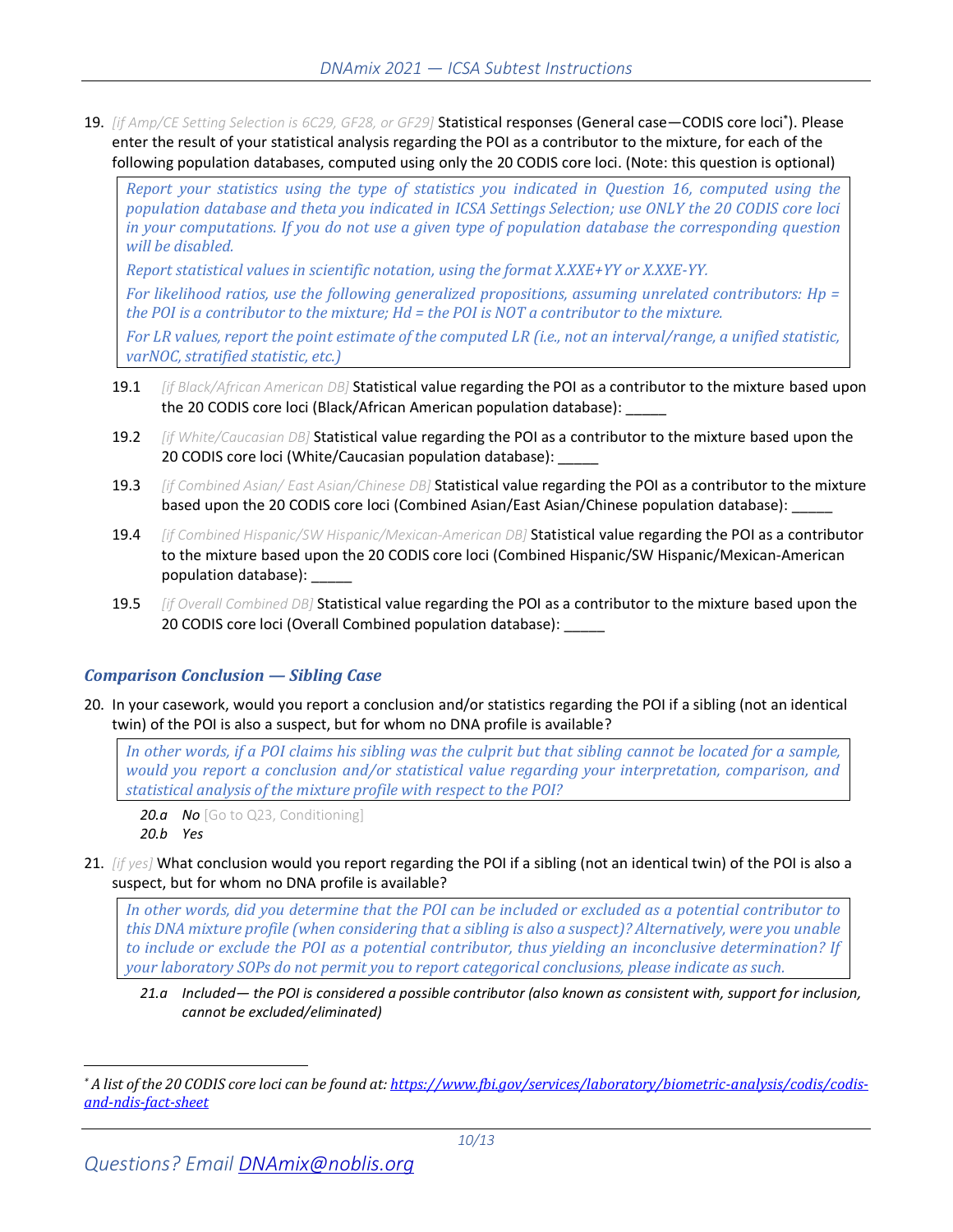- *21.b Inconclusive— the POI can neither be included nor excluded as a potential contributor (also known as uninformative)*
- *21.c Excluded— the POI is NOT a possible contributor (also known as eliminated, support for exclusion)*
- *21.d We do not use categorical conclusions*

#### *Statistical Analysis — Sibling Case*

<span id="page-10-0"></span>22. Statistical responses (Sibling case). Please enter the result of your statistical analysis regarding the POI as a contributor to the mixture if a sibling (not an identical twin) of the POI is also a suspect (but for whom no DNA profile is available), for each of the following population databases.

*Report your statistics using the type of statistics you indicated in Question [16,](#page-7-0) computed using the population database and theta you indicated in ICSA Settings Selection. If you do not use a given type of population database the corresponding question will be disabled.*

*Report statistical values in scientific notation, using the format X.XXE+YY or X.XXE-YY. \**

*For likelihood ratios, use the following generalized propositions, assuming unrelated contributors: Hp = the POI is a contributor to the mixture; Hd = the sibling of the POI is a contributor to the mixture and the POI is NOT a contributor to the mixture.*

*For LR values, report the point estimate of the computed LR (i.e., not an interval/range, a unified statistic, varNOC, stratified statistic, etc.)*

- 22.1 *[if Black/African American DB]* Statistical value regarding the POI as a contributor to the mixture given a sibling is also a suspect (Black/African American population database):
- 22.2 *[if White/Caucasian DB]* Statistical value regarding the POI as a contributor to the mixture given a sibling is also a suspect (White/Caucasian population database):
- 22.3 *[if Combined Asian/ East Asian/Chinese DB]* Statistical value regarding the POI as a contributor to the mixture given a sibling is also a suspect (Combined Asian/East Asian/Chinese population database):
- 22.4 *[if Combined Hispanic/SW Hispanic/Mexican-American DB]* Statistical value regarding the POI as a contributor to the mixture given a sibling is also a suspect (Combined Hispanic/SW Hispanic/Mexican-American population database): \_\_\_\_\_
- 22.5 *[if Overall Combined DB]* Statistical value regarding the POI as a contributor to the mixture given a sibling is also a suspect (Overall Combined population database): \_\_\_\_\_

### *Conditioning*

<span id="page-10-1"></span>23. *[If selecte[d 2.1-a,](#page-6-1) [2.1-b,](#page-6-2) or [2.1-c\]](#page-6-3)* Did you assume the presence of the victim, consensual partner, and/or expected contributor reference profiles during deconvolution? (check all that apply; leave blank if none apply)

*In other words, did you assume that the victim and/or consensual partner (for SAK comparison packets) or the expected contributor (for non-SAK comparison packets) were contributors to the DNA mixture at any point during your interpretation and comparison of the mixture profile? Such assumptions may have been considered/incorporated either manually or using software.*

- *23.a I assumed the presence of the Victim (VIC)*
- *23.b I assumed the presence of the Consensual partner (CON)*
- *23.c I assumed the presence of the Expected contributor (EXP)*

*<sup>\*</sup> Scientific notation format is detailed in Sectio[n 4.](#page-5-0)*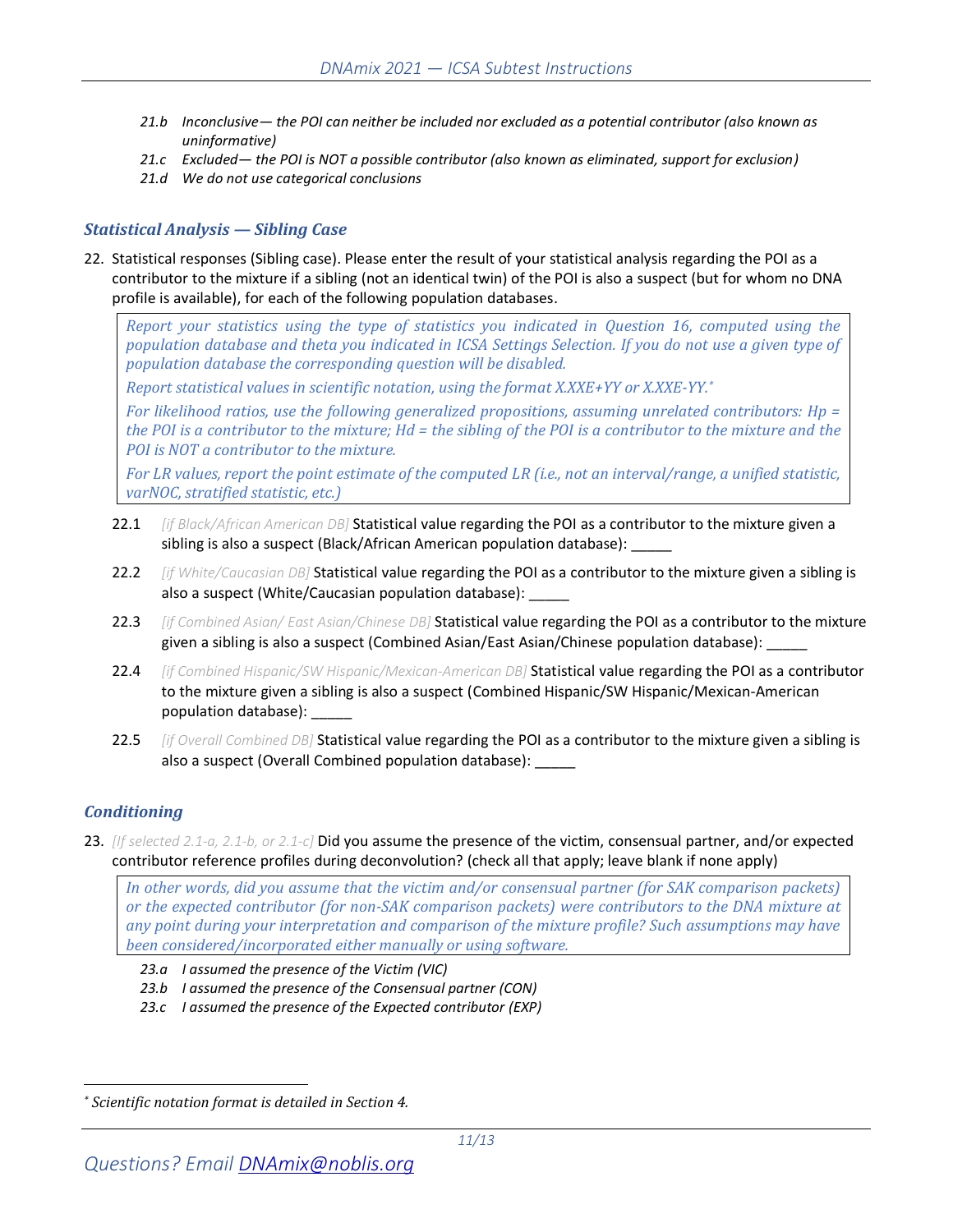24. *[If selecte[d 2.1-a,](#page-6-1) [2.1-b,](#page-6-2) or [2.1-c\]](#page-6-3)* Were your reported statistics conditioned on the victim and/or consensual partner OR on the expected contributor? (i.e., were these accounted for in the propositions, so that the statistics were calculated assuming their presence) (check all that apply; leave blank if none apply)

*In other words, did you assume that the victim and/or consensual partner (for SAK comparison packets) or the expected contributor (for non-SAK comparison packets) were contributors to the DNA mixture during your statistical analysis of the mixture profile?* 

*Specifically, did your statistical analyses omit specific alleles/genotypes from your statistical analysis with respect to the POI based upon the genotypes of the victim, consensual partner, or expected contributor? Such omissions may have been incorporated in your statistical analysis conducted via manual computation or a software tool.*

- *24.a Statistics were conditioned on the presence of the Victim (VIC)*
- *24.b Statistics were conditioned on the presence of the Consensual partner (CON)*
- *24.c Statistics were conditioned on the presence of the Expected contributor (EXP)*

#### *Omitted Loci*

#### 25. Did you omit any loci from your statistical computations?

*In other words, did you completely ignore any loci in your statistical computations, conducted either manually or using a software tool? These loci would be dropped from your computation entirely (i.e., you would be omitting ALL alleles at a given locus, not just a selection of alleles).*

#### *25.a Yes*

25.b **No** [Go to Additional Comments]

26. *[If Yes to omitted loci]* Please check all loci that you OMITTED from your statistical computations. (check all that apply; select at least one)

*Note: you will only see the set of loci included in the amplification kit that you previously selected in Mixture Configuration Selection.* 

*Names of commercial manufacturers are included for the systems that are the most frequently used by registered participants; inclusion does not imply endorsement by the study team.*